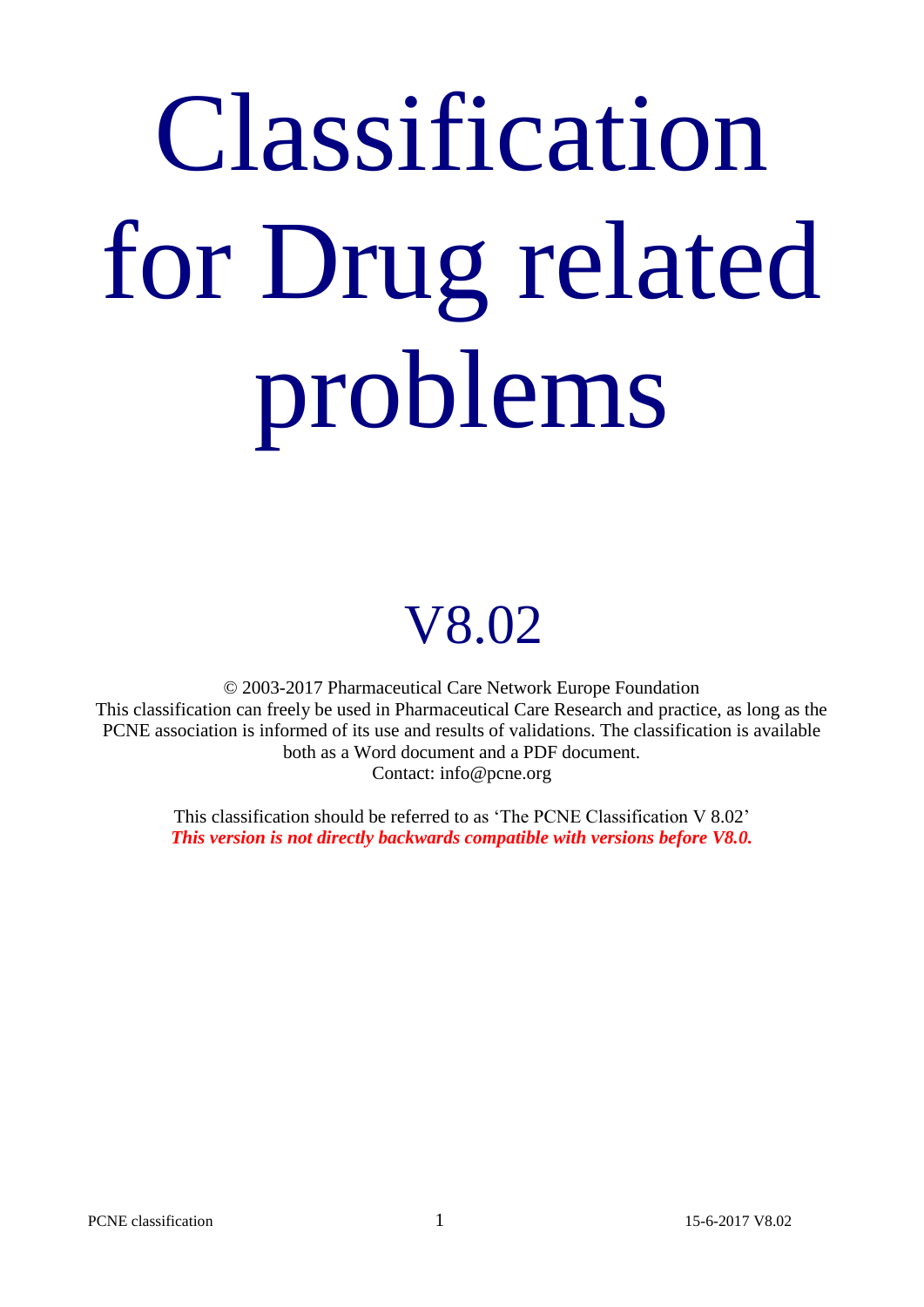#### **Introduction**

During the working conference of the Pharmaceutical Care Network Europe in January 1999, a classification scheme was constructed for drug related problems (DRPs). The classification is part of a total set of instruments. The set consists of the classification scheme, reporting forms and cases for training or validation. The classification system is validated and adapted regularly. The current version is V8, which has been developed during an expert workshop in February 2016 and a subsequent specialist meeting in April 2017. It is no longer compatible with previous versions because a number of major sections have been revised. In V 8.01, a necessary code C3.5 (which had dropped out) is re-added.

The classification is for use in research into the nature, prevalence, and incidence of DRPs and also as a process indicator in experimental studies of Pharmaceutical Care outcomes. It is also meant to help health care professionals to document DRP-information in the pharmaceutical care process. Throughout the classification the word 'drug' is used, where others might use the term 'medicine'.

The hierarchical classification is based upon similar work in the field, but it differs from existing systems because it separates the problems from the causes. Quality experts will recognise that the causes are often named 'Medication Errors' by others.

The following official PCNE-DRP definition is the basis for the classification:

*A Drug-Related Problem is an event or circumstance involving drug therapy that actually or potentially interferes with desired health outcomes.*

The basic classification now has 3 primary domains for problems, 8 primary domains for causes and 5 primary domains for Interventions. In V7 a new section, called 'Acceptance of the Intervention Proposals' was added, including 3 domains.

However, on a more detailed level there are 7 grouped sub domains for problems, 35 grouped sub domains for causes and 16 grouped sub domains for interventions, and 10 subdomains for intervention acceptance. Those sub-domains can be seen as explanatory for the principal domains.

In 2003 a scale has been added to indicate if or to what extend the problem has been solved, containing 4 primary domains and 7 sub domains.

*J.W.Foppe van Mil/ Nejc Horvat / Tommy Westerlund*

*Zuidlaren, April/May/June/October 2017*

#### **Changes between V8.01 and 8.02**

The confusing term 'Therapy failure' has been removed from P1.1. An omission has been corrected: C6.6 Administration via wrong route, cause code added.

#### **Changes between V8.0 and 8.01**

An omission has been corrected Code C3.5 had dropped out of the tables, and has been reinserted.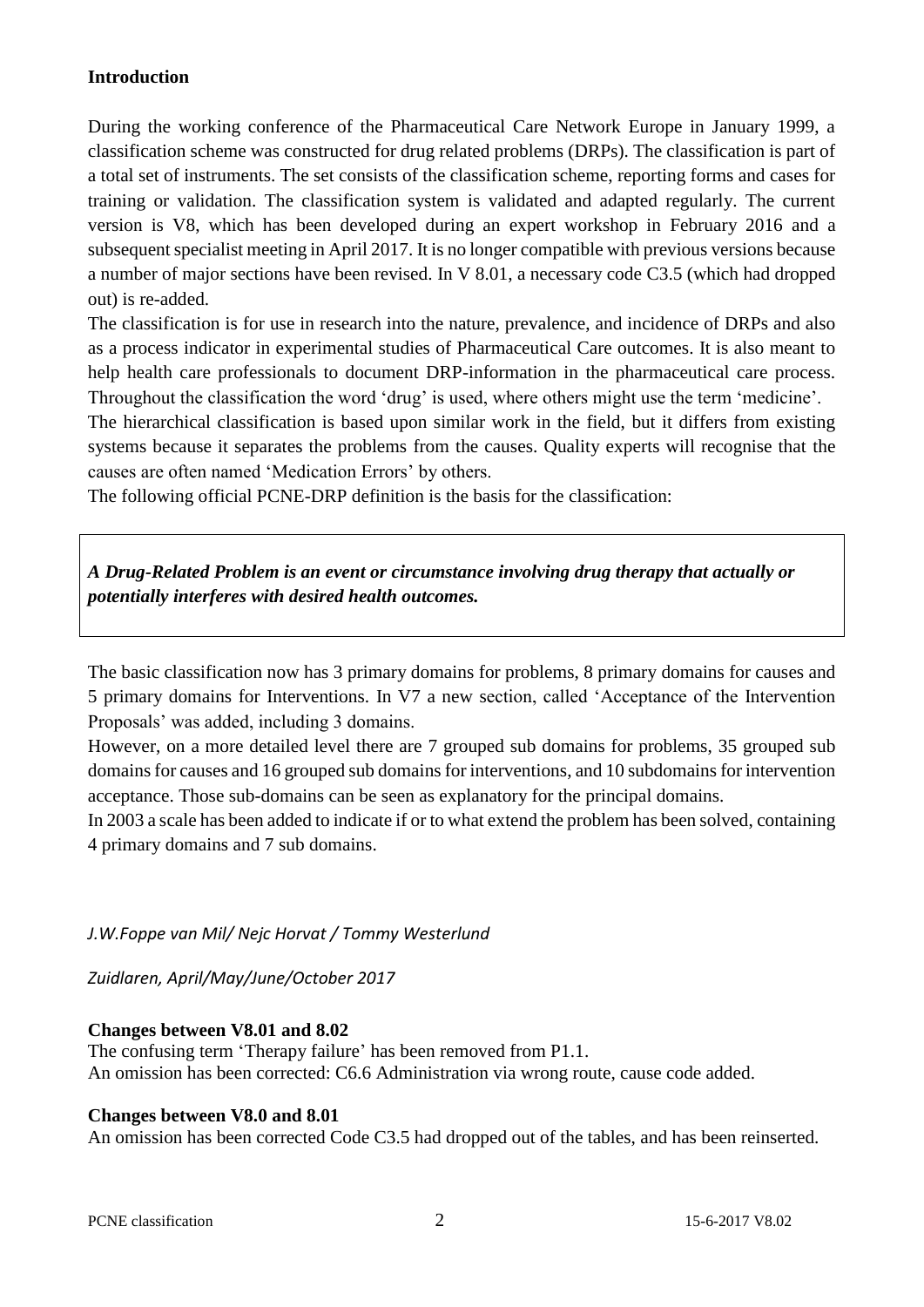#### **The basic classification**

|                                | <b>Code</b>    | <b>Primary domains</b>                                                                    |
|--------------------------------|----------------|-------------------------------------------------------------------------------------------|
|                                | <b>V8.01</b>   |                                                                                           |
| <b>Problems</b>                | <b>P1</b>      | <b>Treatment effectiveness</b>                                                            |
| (also potential)               |                | There is a (potential) problem with the (lack of) effect of                               |
|                                |                | the pharmacotherapy                                                                       |
|                                | P <sub>2</sub> | <b>Treatment safety</b>                                                                   |
|                                |                | Patient suffers, or could suffer, from an adverse drug event                              |
|                                | P <sub>3</sub> | <b>Others</b>                                                                             |
| <b>Causes</b>                  | C1             | <b>Drug selection</b>                                                                     |
| (including possible causes     |                | The cause of the DRP can be related to the selection of the                               |
| for potential problems)        |                | drug                                                                                      |
|                                | C <sub>2</sub> | Drug form                                                                                 |
|                                |                | The cause of the DRP is related to the selection of the drug                              |
|                                |                | form                                                                                      |
|                                | C <sub>3</sub> | Dose selection                                                                            |
|                                |                | The cause of the DRP can be related to the selection of the                               |
|                                |                | dosage schedule                                                                           |
|                                | C <sub>4</sub> | <b>Treatment duration</b><br>The cause of the DRP is related to the duration of treatment |
|                                | C <sub>5</sub> | <b>Dispensing</b>                                                                         |
|                                |                | The cause of the DRP can be related to the logistics of the                               |
|                                |                | prescribing and dispensing process                                                        |
|                                | C6             | Drug use/process                                                                          |
|                                |                | The cause of the DRP is related to the way the patient gets                               |
|                                |                | the drug administered by a health professional or carer, in                               |
|                                |                | spite of proper instructions (on the label)                                               |
|                                | C7             | <b>Patient related</b>                                                                    |
|                                |                | The cause of the DRP can be related to the patient and his                                |
|                                |                | behaviour (intentional or non-intentional)                                                |
|                                | C8             | <b>Other</b>                                                                              |
| <b>Planned Interventions</b>   | I <sub>0</sub> | <b>No intervention</b>                                                                    |
|                                | $\mathbf{I}$   | At prescriber level                                                                       |
|                                | I2             | At patient level                                                                          |
|                                | <b>I3</b>      | At drug level                                                                             |
|                                | <b>I4</b>      | <b>Other</b>                                                                              |
| <b>Intervention Acceptance</b> | $\mathbf{A1}$  | <b>Intervention accepted</b>                                                              |
|                                | A2             | <b>Intervention not accepted</b>                                                          |
|                                | A3             | <b>Other</b>                                                                              |
| <b>Status of the DRP</b>       | $\bf{O}0$      | Problem status unknown                                                                    |
|                                | 01             | <b>Problem solved</b>                                                                     |
|                                | <b>O2</b>      | <b>Problem partially solved</b>                                                           |
|                                | <b>O3</b>      | Problem not solved                                                                        |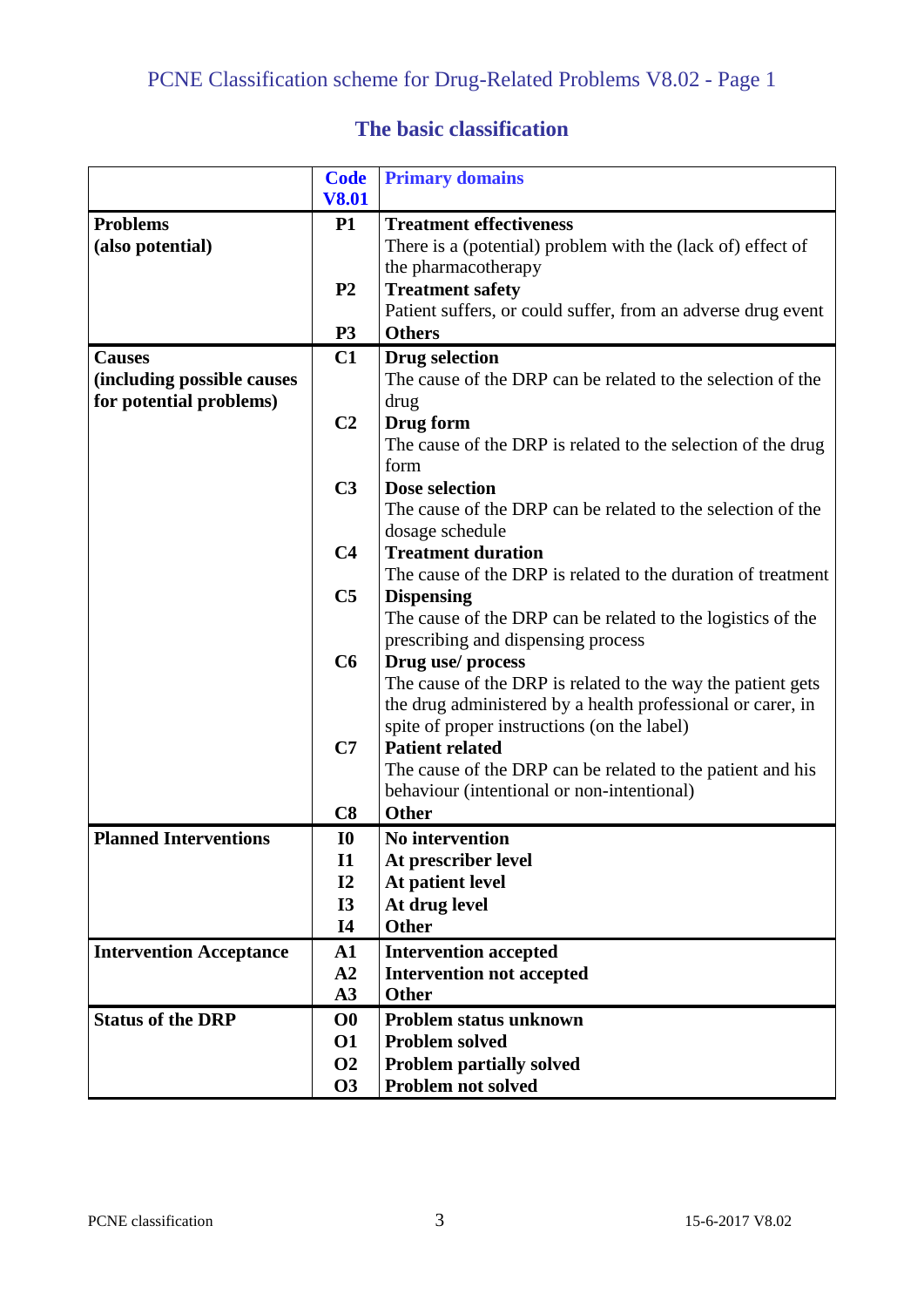| <b>Primary Domain</b>                                                                                                      | <b>Code</b><br><b>V8.01</b>                    | <b>Problem</b>                                                                                                                                                              |
|----------------------------------------------------------------------------------------------------------------------------|------------------------------------------------|-----------------------------------------------------------------------------------------------------------------------------------------------------------------------------|
| <b>1. Treatment effectiveness</b><br>There is a (potential) problem<br>with the (lack of) effect of<br>the pharmacotherapy | <b>P1.1</b><br><b>P1.2</b><br>P <sub>1.3</sub> | No effect of drug treatment<br>Effect of drug treatment not optimal<br>Untreated symptoms or indication                                                                     |
| 2. Treatment safety<br>Patient suffers, or could<br>suffer, from an adverse drug<br>event                                  | P <sub>2.1</sub>                               | Adverse drug event (possibly) occurring                                                                                                                                     |
| 3. Others                                                                                                                  | P3.1<br><b>P3.2</b><br>P3.3                    | Problem with cost-effectiveness of the treatment<br>Unnecessary drug-treatment<br>Unclear problem/complaint. Further clarification<br>necessary (please use as escape only) |
|                                                                                                                            |                                                | <b>Potential Problem</b>                                                                                                                                                    |

Manifest Problem

#### **The Problems**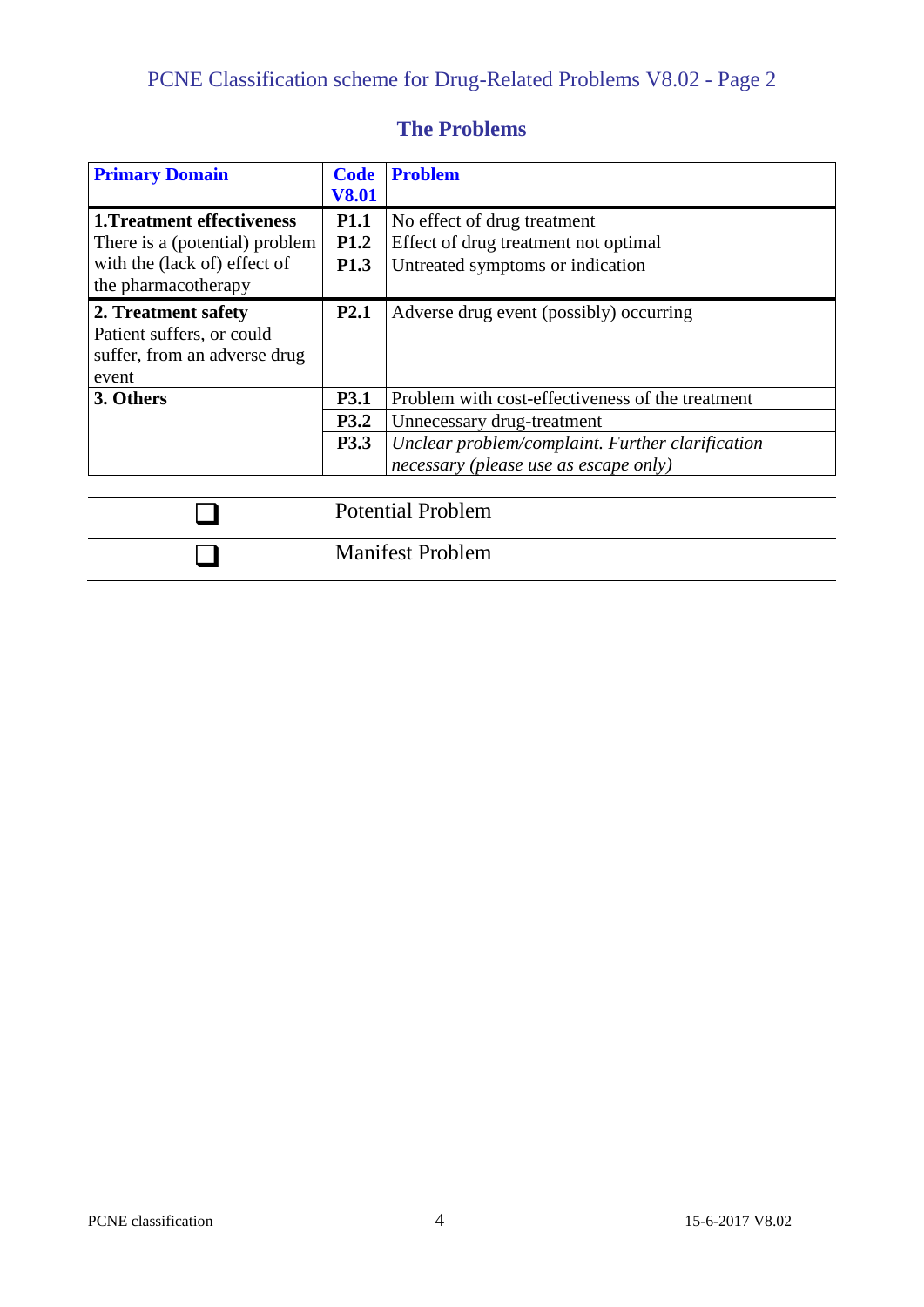#### PCNE Classification scheme for Drug-Related Problems V8.02 -Page 3 **The Causes (including possible causes for potential problems)**

|             | <b>Primary Domain</b>                                              | <b>Code</b>              | <b>Cause</b>                                                                     |
|-------------|--------------------------------------------------------------------|--------------------------|----------------------------------------------------------------------------------|
|             |                                                                    | <b>V8.01</b>             |                                                                                  |
|             | 1. Drug selection                                                  | C <sub>1.1</sub>         | Inappropriate drug according to guidelines/formulary                             |
|             | The cause of the (potential)                                       | C1.2                     | Inappropriate drug (within guidelines but otherwise                              |
|             | DRP is related to the selection<br>of the drug                     |                          | contra-indicated)                                                                |
|             |                                                                    | C1.3                     | No indication for drug                                                           |
|             |                                                                    | C1.4                     | Inappropriate combination of drugs or drugs and herbal                           |
|             |                                                                    |                          | medication                                                                       |
|             |                                                                    | C1.5                     | Inappropriate duplication of therapeutic group or active                         |
|             |                                                                    | C1.6                     | ingredient<br>No drug treatment in spite of existing indication                  |
|             |                                                                    | C1.7                     | Too many drugs prescribed for indication                                         |
|             | 2. Drug form                                                       | C <sub>2.1</sub>         | Inappropriate drug form (for this patient)                                       |
|             | The cause of the DRP is related                                    |                          |                                                                                  |
| Prescribing | to the selection of the drug form                                  |                          |                                                                                  |
|             | 3. Dose selection                                                  | C3.1                     | Drug dose too low                                                                |
|             | The cause of the DRP is related                                    | C3.2                     | Drug dose too high                                                               |
|             | to the selection of the dose or                                    | C3.3                     | Dosage regimen not frequent enough                                               |
|             | dosage                                                             | C3.4                     | Dosage regimen too frequent                                                      |
|             |                                                                    | C3.5                     | Dose timing instructions wrong, unclear or missing                               |
|             | <b>4. Treatment duration</b>                                       | C4.1                     | Duration of treatment too short                                                  |
|             | The cause of the DRP is related                                    | C4.2                     | Duration of treatment too long                                                   |
|             | to the duration of treatment                                       |                          |                                                                                  |
|             | 5. Dispensing<br>The cause of the DRP is related                   | C <sub>5.1</sub><br>C5.2 | Prescribed drug not available                                                    |
| Disp        | to the logistics of the                                            | C5.3                     | Necessary information not provided                                               |
|             | prescribing and dispensing                                         | C5.4                     | Wrong drug, strength or dosage advised (OTC)                                     |
|             | process                                                            |                          | Wrong drug or strength dispensed                                                 |
|             | 6. Drug use process                                                | C6.1                     | Inappropriate timing of administration and/or dosing                             |
|             | The cause of the DRP is related<br>to the way the patient gets the |                          | intervals                                                                        |
|             | drug administered by a health                                      | C6.2                     | Drug under-administered                                                          |
|             | professional or carer, despite                                     | C6.3                     | Drug over-administered                                                           |
|             | proper dosage instructions (on<br>the label)                       | C6.4<br>C6.5             | Drug not administered at all<br>Wrong drug administered                          |
|             |                                                                    | C6.6                     | Drug administered via wrong route                                                |
|             |                                                                    |                          |                                                                                  |
|             | 7. Patient related<br>The cause of the DRP is related              | C7.1                     | Patient uses/takes less drug than prescribed or does not<br>take the drug at all |
|             | to the patient and his behaviour                                   | C7.2                     | Patient uses/takes more drug than prescribed                                     |
| Use         | (intentional or non-intentional)                                   | C7.3                     | Patient abuses drug (unregulated overuse)                                        |
|             |                                                                    | C7.4                     | Patient uses unnecessary drug                                                    |
|             |                                                                    | C7.5                     | Patient takes food that interacts                                                |
|             |                                                                    | C7.6                     | Patient stores drug inappropriately                                              |
|             |                                                                    | C7.7                     | Inappropriate timing or dosing intervals                                         |
|             |                                                                    | C7.8                     | Patient administers/uses the drug in a wrong way                                 |
|             |                                                                    | C7.9                     | Patient unable to use drug/form as directed                                      |
|             | 8. Other                                                           | C8.1                     | No or inappropriate outcome monitoring (incl. TDM)                               |
|             |                                                                    | C8.2                     | Other cause; specify                                                             |
|             |                                                                    | C8.3                     | No obvious cause                                                                 |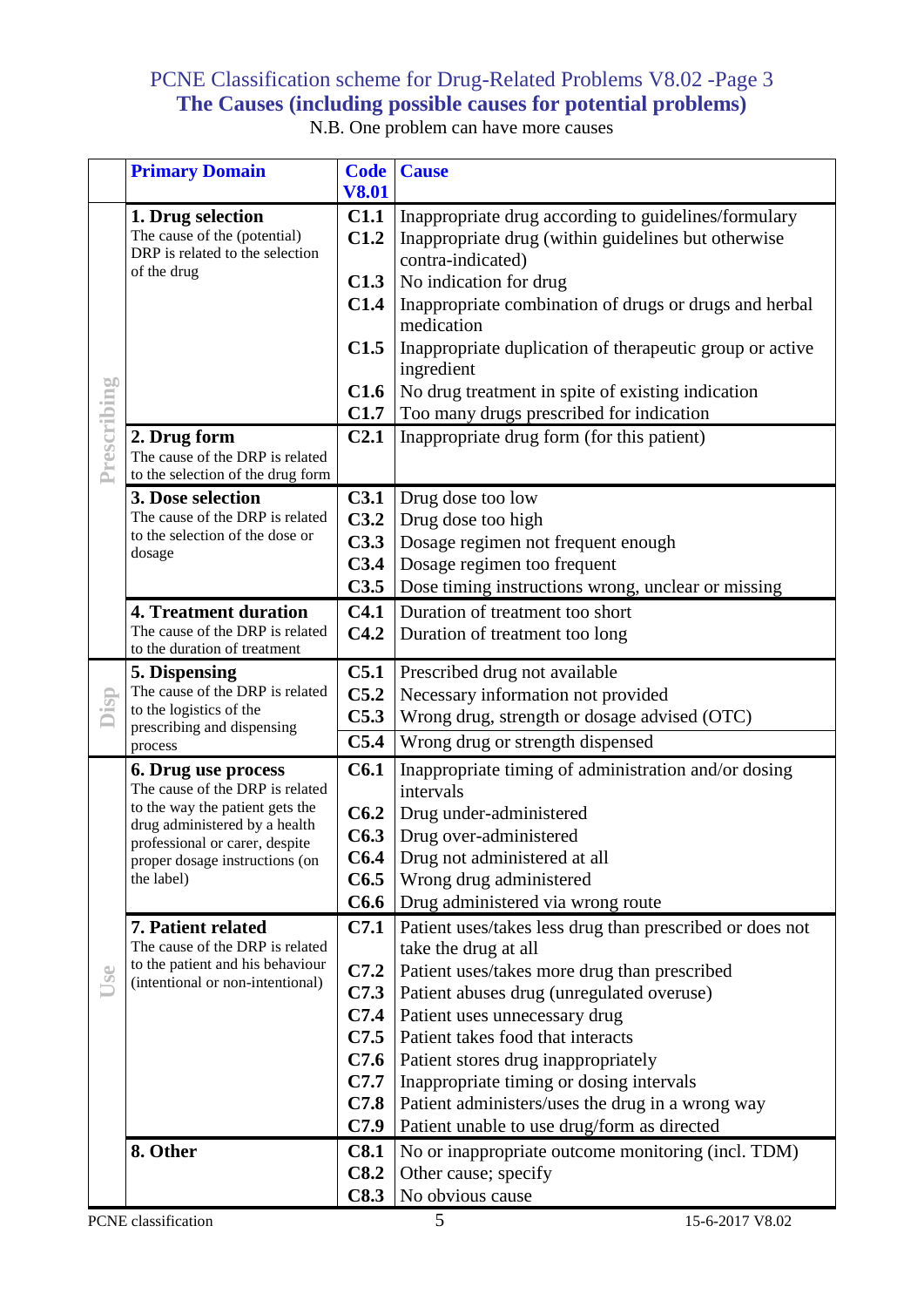| <b>Primary Domain</b>    | <b>Code</b>  | <b>Intervention</b>                    |
|--------------------------|--------------|----------------------------------------|
|                          | <b>V8.01</b> |                                        |
| No intervention          | I0.1         | No Intervention                        |
| 1. At prescriber level   | I1.1         | Prescriber informed only               |
|                          | I1.2         | Prescriber asked for information       |
|                          | I1.3         | Intervention proposed to prescriber    |
|                          | I1.4         | Intervention discussed with prescriber |
| 2. At patient level      | I2.1         | Patient (drug) counselling             |
|                          | I2.2         | Written information provided (only)    |
|                          | I2.3         | Patient referred to prescriber         |
|                          | I2.4         | Spoken to family member/caregiver      |
| 3. At drug level         | I3.1         | Drug changed to                        |
|                          | I3.2         | Dosage changed to                      |
|                          | I3.3         | Formulation changed to                 |
|                          | I3.4         | Instructions for use changed to        |
|                          | I3.5         | Drug stopped                           |
|                          | I3.6         | New drug started                       |
| 4. Other intervention or | <b>I4.1</b>  | Other intervention (specify)           |
| activity                 | I4.2         | Side effect reported to authorities    |

#### **The Planned Interventions**

#### N.B. One problem can lead to more interventions

#### **Acceptance of the Intervention proposals**

N.B. One level of acceptance per intervention proposal

| <b>Primary domain</b>       | <b>Code</b>  | <b>Implementation</b>                             |
|-----------------------------|--------------|---------------------------------------------------|
|                             | <b>V8.01</b> |                                                   |
| 1. Intervention accepted    | A1.1         | Intervention accepted and fully implemented       |
| (by prescriber or patient)  | A1.2         | Intervention accepted, partially implemented      |
|                             | A1.3         | Intervention accepted but not implemented         |
|                             | A1.4         | Intervention accepted, implementation unknown     |
| 2. Intervention not         | A2.1         | Intervention not accepted: not feasible           |
| accepted                    | A2.2         | Intervention not accepted: no agreement           |
| (by prescriber or patient)  | A2.3         | Intervention not accepted: other reason (specify) |
|                             | A2.4         | Intervention not accepted: unknown reason         |
| 3. Other (no information on | A3.1         | Intervention proposed, acceptance unknown         |
| acceptance)                 | A3.2         | Intervention not proposed                         |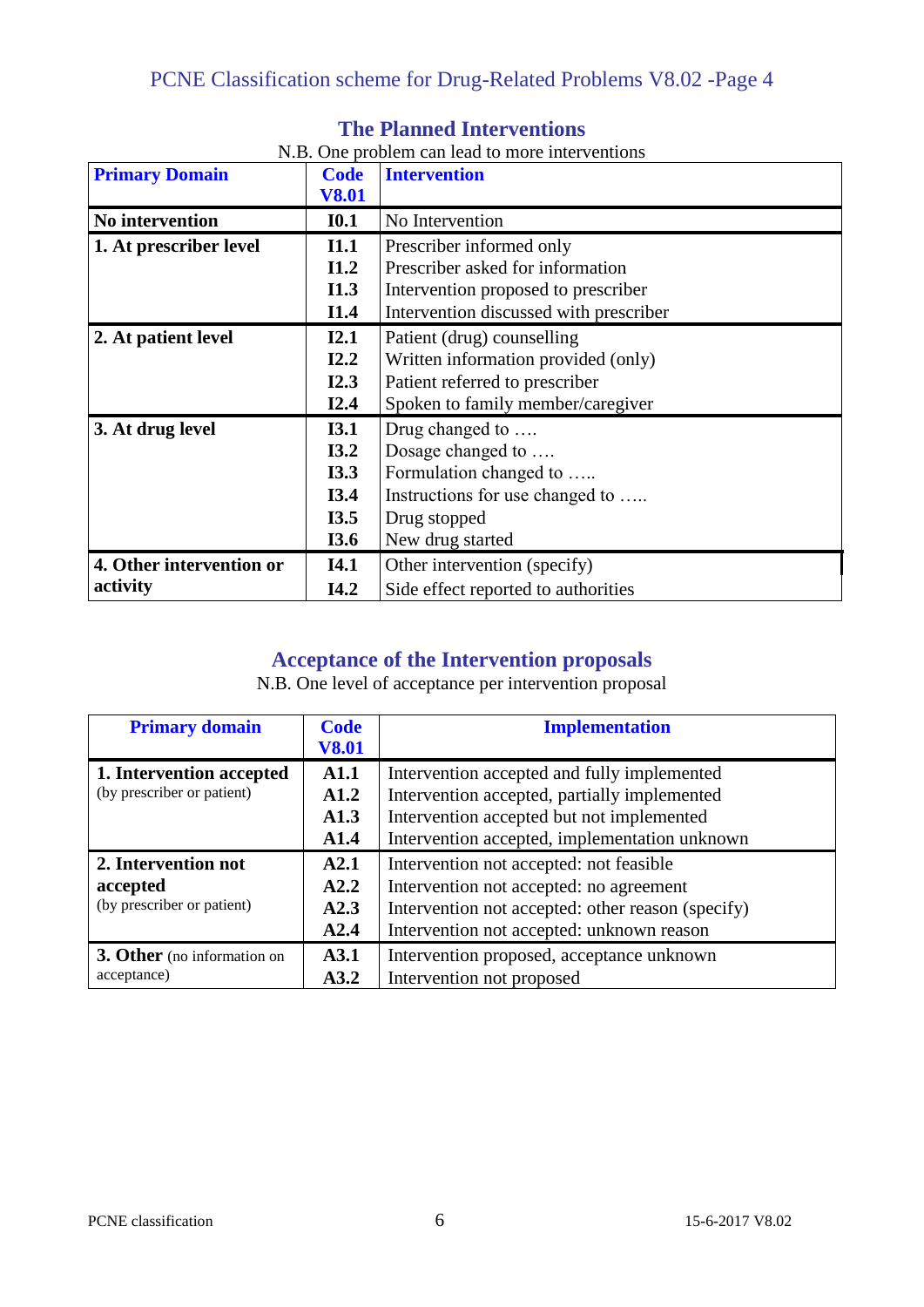#### PCNE Classification scheme for Drug-Related Problems V8.02 -Page 5

#### **Status of the DRP**

N.B. This domain depicts the outcome of the intervention. One problem (or the combination of interventions) can only lead to one level of solving the problem

| <b>Primary Domain</b> | <b>Code</b>  | <b>Outcome of intervention</b>                        |
|-----------------------|--------------|-------------------------------------------------------|
|                       | <b>V8.01</b> |                                                       |
| 0. Not known          | <b>O0.1</b>  | Problem status unknown                                |
| 1. Solved             | 01.1         | Problem totally solved                                |
| 2. Partially solved   | <b>O2.1</b>  | Problem partially solved                              |
| 3. Not solved         | <b>O3.1</b>  | Problem not solved, lack of cooperation of patient    |
|                       | <b>O3.2</b>  | Problem not solved, lack of cooperation of prescriber |
|                       | <b>O3.3</b>  | Problem not solved, intervention not effective        |
|                       | <b>O3.4</b>  | No need or possibility to solve problem               |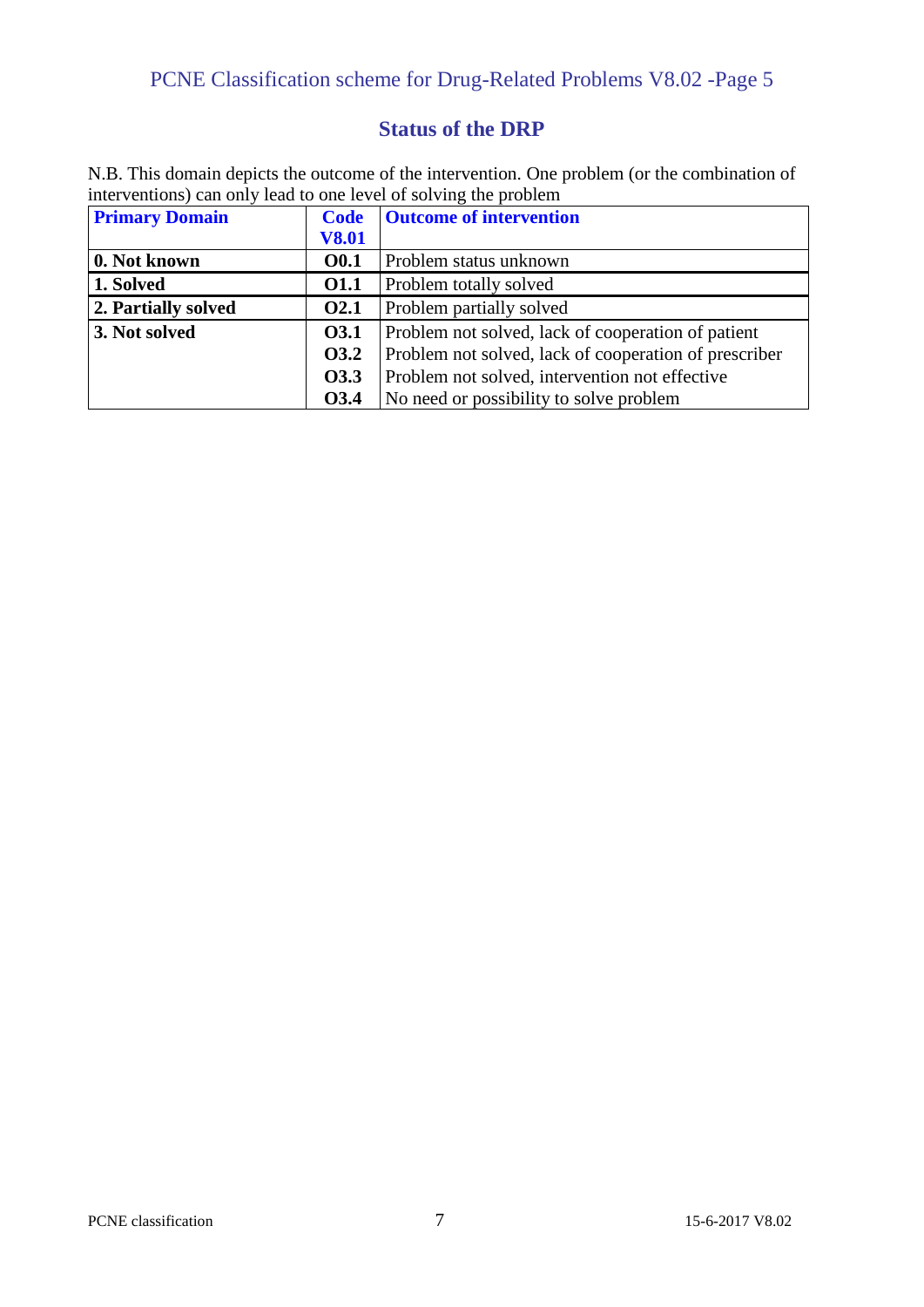## PCNE Classification for Drug related problems Help

### V8.02

© 2003-2017 Pharmaceutical Care Network Europe Foundation This classification can freely be used in Pharmaceutical Care Research and practice, as long as the Foundation is informed of its use and results of validations. The classification is available both as a Word document and a PDF document. Contact: info@pcne.org

This help document is related to as 'Help to the PCNE Classification V 8.02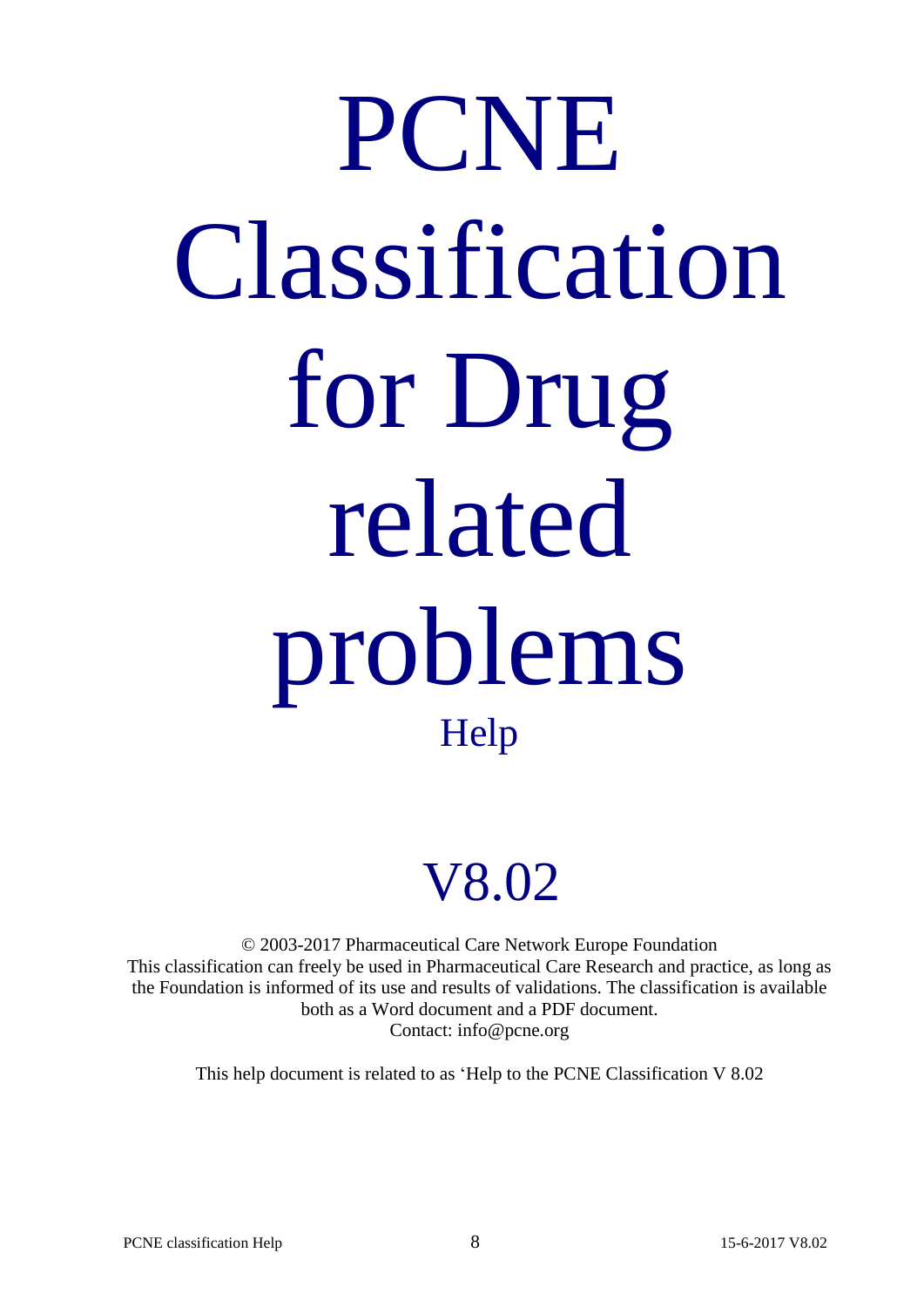*A Drug-Related Problem is an event or circumstance involving drug therapy that actually or potentially interferes with desired health outcomes.*

For the use of the PCNE classification it is important to separate the real (or potential) problem (that affects or is going to affect the outcome) from its cause(s). Often such problems are caused by a certain type of error e.g. prescribing errors or drug-use or administration errors. But there might be no error at all involved. Also, a medication error does not necessarily have to lead to a drug-related problem, there can be no problem or the problem is potential. The cause is usually the behaviour that has caused (or will cause) the problem, and most often that is a medication error. A cause or a combination of causes and a problem together, will usually lead to one or more interventions.

The classification can be used in two ways, depending on the level of information needed.

If only the main domains are used, there is in general enough information for research purposes. If the system is used for documenting pharmaceutical care activities in practice, the sub domains can be useful.

#### **Problem section**

Basically, the problem is defined as 'the expected or unexpected event or circumstance that is, or might be wrong, in therapy with drugs'. (the P-codes)

There are 3 major domains in the problem section. The following descriptions could help to find the right problem domain:

| The clinical effect of the treatment is not as expected or there is no treatment | See P1             |
|----------------------------------------------------------------------------------|--------------------|
| The patient suffers from an ADR at normal dose or from a toxic reaction          | See P <sub>2</sub> |
| Nothing seems wrong in the treatment, but there is another problem.              | See P <sub>3</sub> |

#### **Causes section**

Each (potential) problem has a cause. The cause is the action (or lack of action) that leads up to the occurrence of a potential or real problem. There may be more (potential) causes for a problem. (The C-code)

| The cause of the DRP is related to the selection of the drug                         | See C1             |
|--------------------------------------------------------------------------------------|--------------------|
| The cause of the DRP is related to the selection of the drug form                    | See C <sub>2</sub> |
| The cause of the DRP is related to the selection of a dose or dosage schedule        | See C <sub>3</sub> |
| The cause of the DRP is related to the duration of the therapy                       | See C <sub>4</sub> |
| The cause of the DRP is related to the logistics of the prescribing or dispensing    | See C <sub>5</sub> |
| process                                                                              |                    |
| The cause of the DRP is related to the way the patient gets the drug administered by | See C6             |
| a health professional or carer, despite proper dosage instructions (on the label).   |                    |
| (principally used for hospital or home-care by caregivers)                           |                    |
| The cause of the DRP is related to the personality or the behaviour of the patient   | See C7             |
| Other                                                                                | See C <sub>8</sub> |